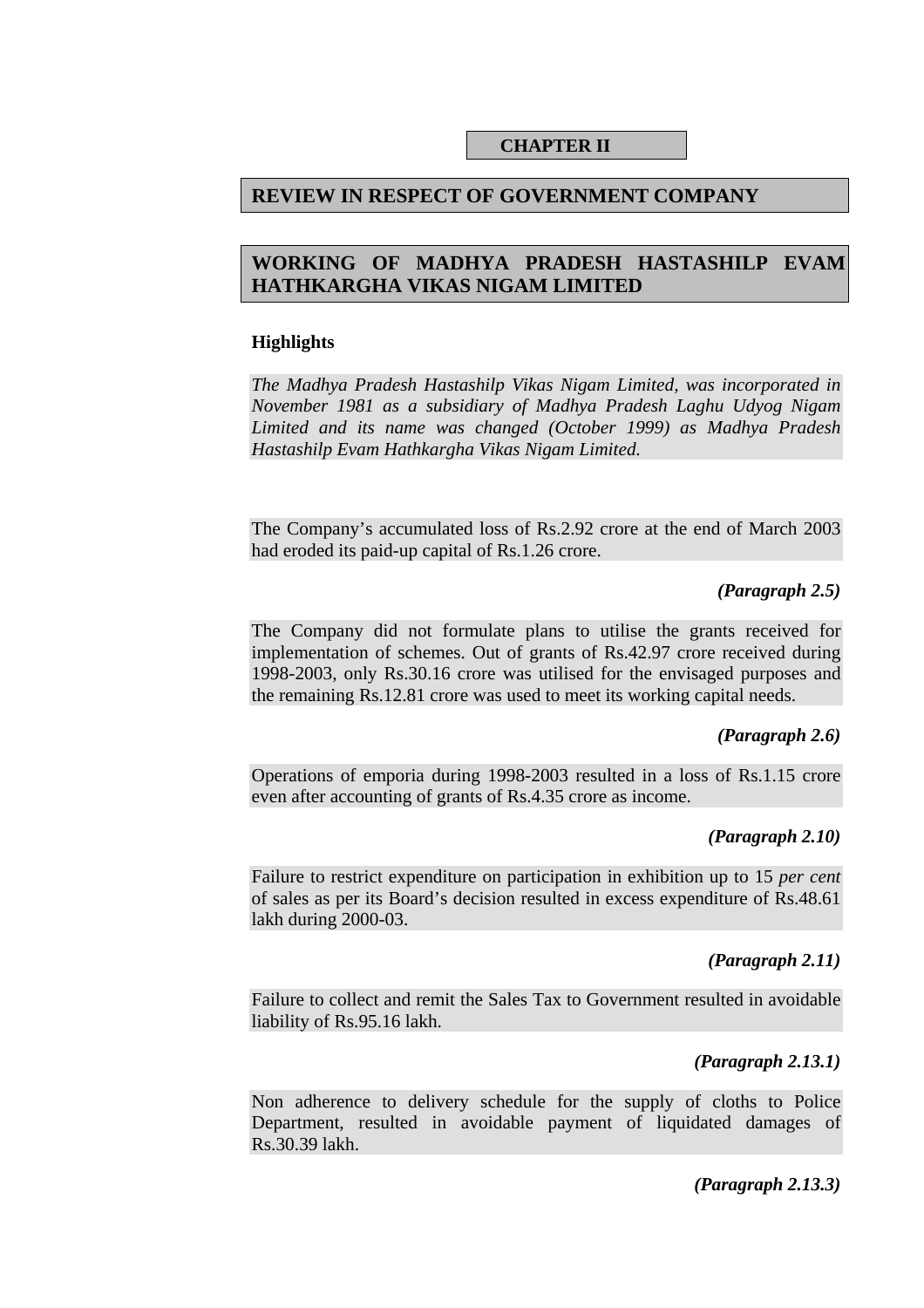Despite Committee on Public Undertakings' directive to this effect, the Company's outstanding dues increased from 96.4 to 194.5 *per cent* of its turnover.

# *(Paragraph 2.15)*

# **Introduction**

**2.1** Madhya Pradesh Hastashilp Vikas Nigam Limited was incorporated in November 1981, as a subsidiary of Madhya Pradesh Laghu Udyog Nigam Limited, Bhopal (MPLUN) and its name was changed (October 1999) as Madhya Pradesh Hastashilp Evam Hathkargha Vikas Nigam Limited (Company).

The main objectives of the Company are:

- ¾ to undertake development of handicraft, handloom products, khadi and products of village industries to establish trade connections, sale depots and selling agencies;
- $\triangleright$  to undertake directly or in collaboration with specialised agencies, market survey, to explore possibilities of Indian handicrafts and handloom products in foreign market;
- ¾ to organise production through cooperatives, artisans or its own production centres;
- ¾ to open publicity-cum-information centres, show rooms, sales depots and warehouses, to participate in foreign fairs and exhibitions; and
- ¾ to make available technical, financial and other assistance to cooperatives, producers, small traders and their associations, to procure and supply raw materials, tools and equipments, to train artisans, and set up common facility centres.

# **Organisational set up**

**2.2** The management of the Company is vested in a Board of Directors headed by a Chairman. As on 31 March 2004, the Board consisted of eight directors, six of which, including the Chairman and the Managing Director who is the Chief Executive Officer (CEO), were appointed by the State Government and two directors were nominated by the holding company. The CEO is assisted by three General Managers in charge of Finance and Accounts, Marketing, and Development. The Company's 15 units (six emporia, two  $CFCs^{15}$  six  $DCPCs^{16}$  and one marketing centre) located in Chhattisgarh State were transferred (January 2001) to Chhattisgarh

 $\overline{a}$ 

*<sup>15</sup> Common Facility Centre* 

*<sup>16</sup> Development Cum Procurement Centre.*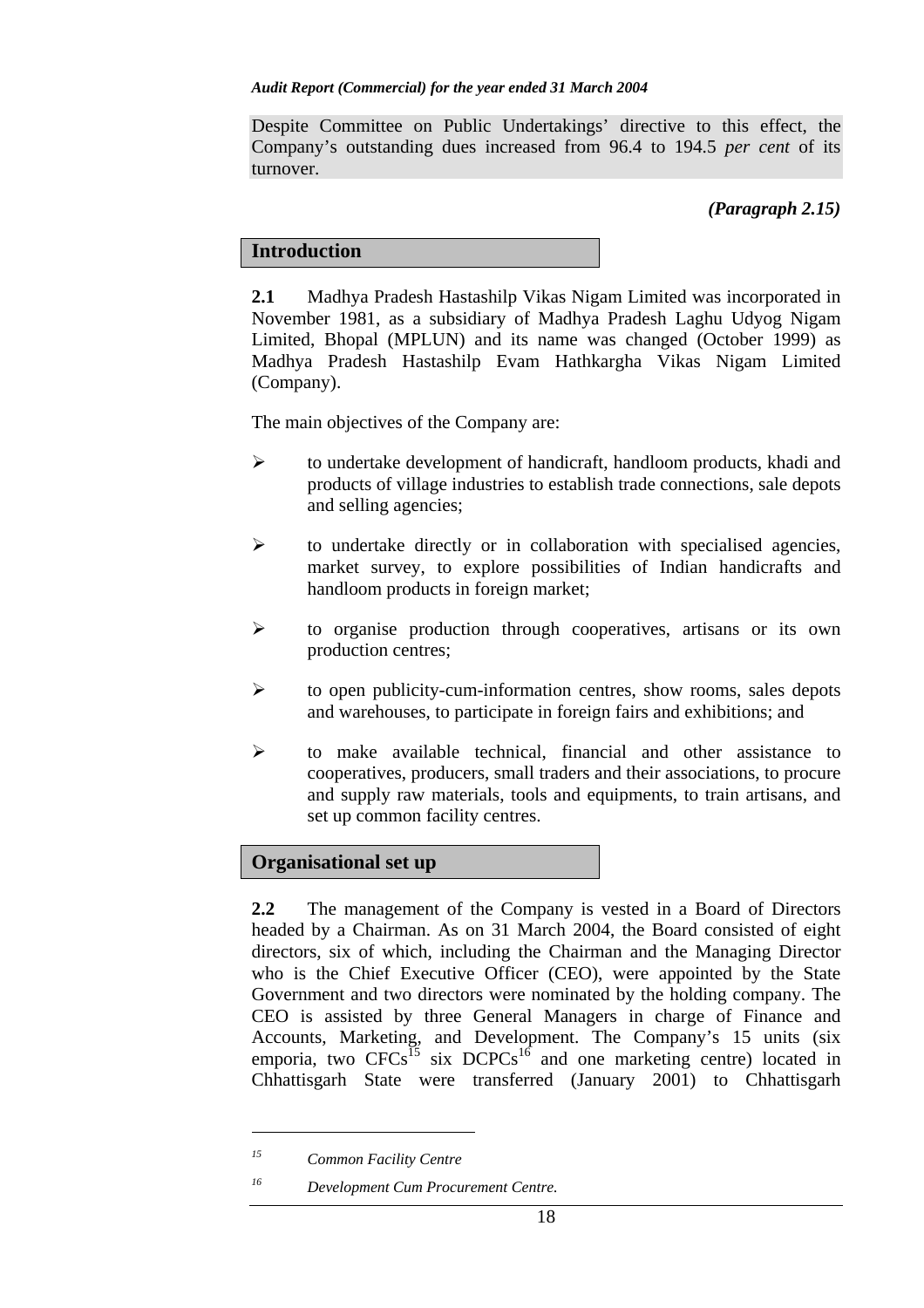Government. However, bifurcation of assets and liabilities between Madhya Pradesh and Chattisgarh has not been decided (September 2004). As on 31 March 2004, the Company had 19 emporia (including 10 outside the State and one at Gwalior under management contract), 10 CFCs, five DCPCs, three marketing cum extension centres, three handloom units, one jute centre and a central store.

# **Scope of Audit**

 $\overline{a}$ 

**2.3** The performance of the Company was last reviewed and included in the Report of the Comptroller and Auditor General of India (Commercial) for the year 1994-95. The review was discussed (August 1997) by the Committee on Public Undertakings (COPU). Action taken reports on the recommendations of COPU were still awaited (September 2004). COPU recommended (March 2000), *inter alia*, the following remedial actions which were not taken.

- $\triangleright$  Efforts should be made for clearance of arrears in finalisation of accounts and for fixing responsibility on the officials therefor.
- $\triangleright$  Steps should be taken to avoid carry forward of unused grants to prevent increase in huge amount of unspent balances of grants for years together.
- ¾ The short term training to the craftsmen was not fruitful for establishing their own business.
- ¾ Instead of fixing responsibility, the Company was accounting all the damaged stock as procedural irregularity, which was not in order.
- ¾ The Company should take action to reduce the outstanding dues.

The present review conducted during December 2003 to June 2004 covers the working of the Company for the five years ended March 2003. The audit findings, as a result of test check of records at  $14^{17}$  out of 42 units and Head Office of the Company are discussed in the succeeding paragraphs.

The audit findings were reported to the Government/management in August 2004 with the request to attend  $ARCPSE<sup>18</sup>$  meeting so that the viewpoints of Government/management were taken into account before finalising the review. The meeting was held on 6 October 2004, where the Government was represented by the Principal Secretary, Rural Industries Department and the Deputy Director, Handloom and the Company was represented by the Managing Director. The review was finalised after considering Government/ management's views.

*<sup>17</sup> Bhopal, Biaora, Chhindwara, Dewas, Govindpura Bhopal, Gwalior, Indore, Mandsaur, Niwari, Raisen, Sagar, Sausar, Seoni and Ujjain*

*<sup>18</sup> Audit Review Committee for State Public Sector Enterprises.*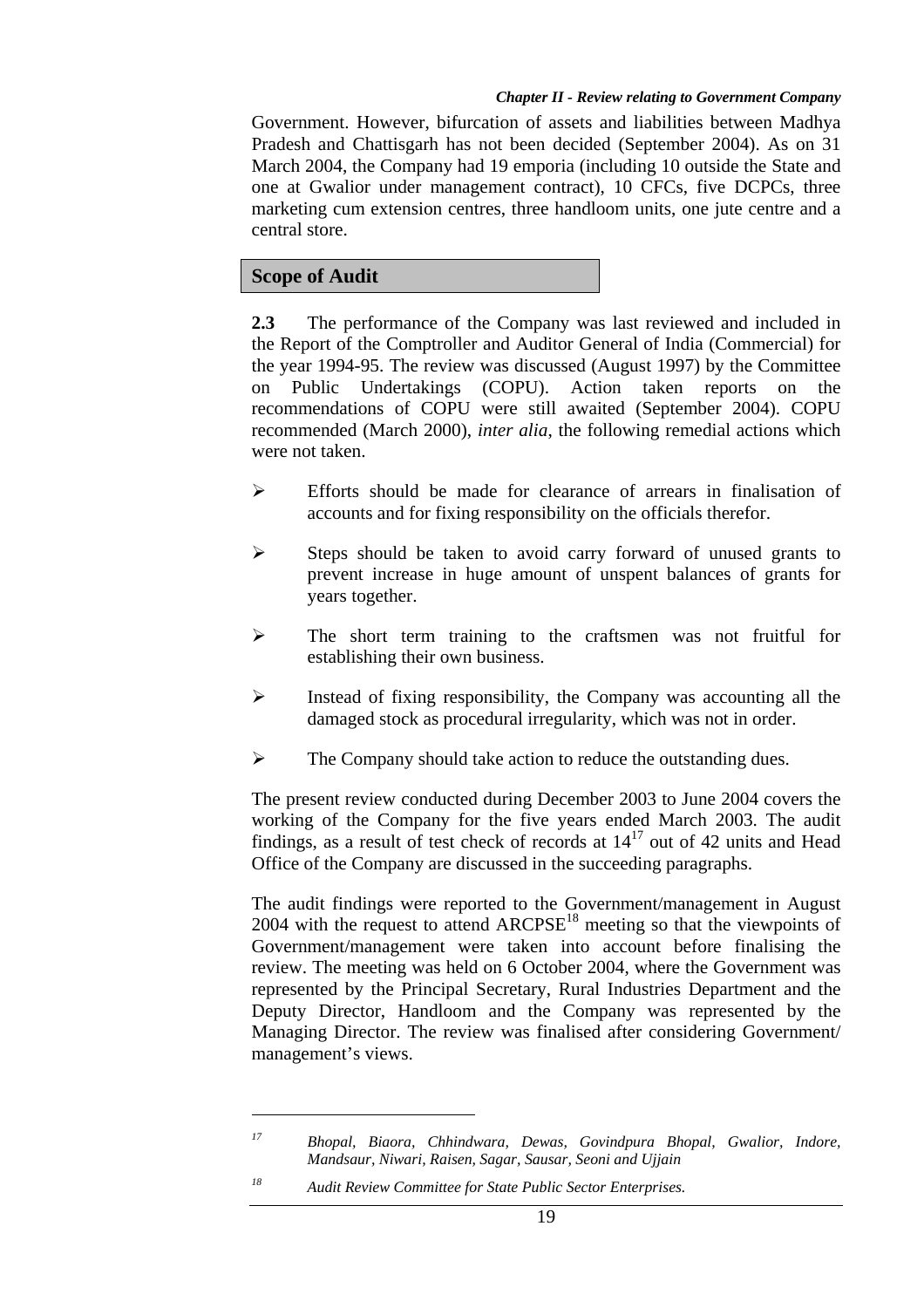### **Finance and resources**

**2.4** Against the authorised capital of rupees two crores, the paid-up capital of the Company as on 31 March 2003 was Rs.1.26 crore, subscribed by holding company (Rs.72.46 lakh), Central Government (Rs.52 lakh) and State Government (Rs.1.70 lakh). The Company received grants of Rs.32.62 crore from Central and State Governments for execution of various schemes for the benefit of weavers and craftsmen during 1998-2003.

The Company as channelising agency of the State Government also received loans of Rs.6.09 crore during 1998-2003 from NBCFDC<sup>19</sup> (Rs.3.55 crore),  $NMDEC<sup>20</sup>$  (Rs.2.04 crore) and  $NSFDC<sup>21</sup>$  (Rs.50 lakh) which were distributed to beneficiaries. Out of this, as on 31 March 2003 loans of Rs.4.61 crore were outstanding.

# **Financial position and working results**

**2.5** Despite COPU's recommendation to this effect, the Company has finalised (September 2004) accounts only up to 1999-2000 by engaging Chartered Accountants. The financial position and working results of the Company for the five years ended 2002-03 are detailed in the *Annexures-7* and *8* respectively**.**

It would be seen from the Annexures that borrowings increased from Rs.63.61 lakh in 1998-99 to Rs.4.61 crore in 2002-03. This was due to drawal of loans from financial institutions for disbursement to beneficiaries. The unutilised grants also increased from Rs.8.42 crore to Rs.17.46 crore during the same period. This was due to diversion of grants for meeting working capital requirement, as discussed in paragraph 2.6. The accumulated loss of Rs.2.92 crore as on 31 March 2003 had eroded its paid-up capital of Rs.1.26 crore.

The table below indicates the profit earned/loss incurred by the Company during 1998-2003:

|                                     |             |                      |             |               | $\frac{1}{2}$ |
|-------------------------------------|-------------|----------------------|-------------|---------------|---------------|
| <b>Particulars</b>                  | 1998-99     | 1999-2000<br>2000-01 |             | 2001-02       | 2002-03       |
|                                     |             |                      |             |               |               |
|                                     |             |                      |             | (Provisional) |               |
| Profit $(+)/$ loss $(-)$ before tax | $(-)$ 15.59 | $(-) 18.81$          | $(-)$ 56.29 | $(+)$ 12.75   | $(+)$ 48.79   |
| Provision for tax                   |             |                      | --          |               | --            |
| Profit $(+)/$ loss $(-)$ after tax  | $-$ ) 15.59 | $(-)$ 18.81          | $(-)$ 56.29 | $(+)$ 12.75   | $(+)$ 48.79   |
| Previous year adjustments           | $-$ ) 13.68 | $(-)$ 4.10           | --          |               |               |
| Net profit $(+)/$ loss $(-)$        | $-$ ) 29.27 | $(-)$ 22.91          | $(-)$ 56.29 | $(+)$ 12.75   | $(+)$ 48.79   |

#### **(Rupees in lakh)**

 $\overline{a}$ 

*<sup>19</sup> National Backward Classes Finance and Development Corporation Limited.* 

*<sup>20</sup> National Minorities Finance and Development Corporation Limited* 

*<sup>21</sup> National Scheduled Caste Finance and Development Corporation Limited*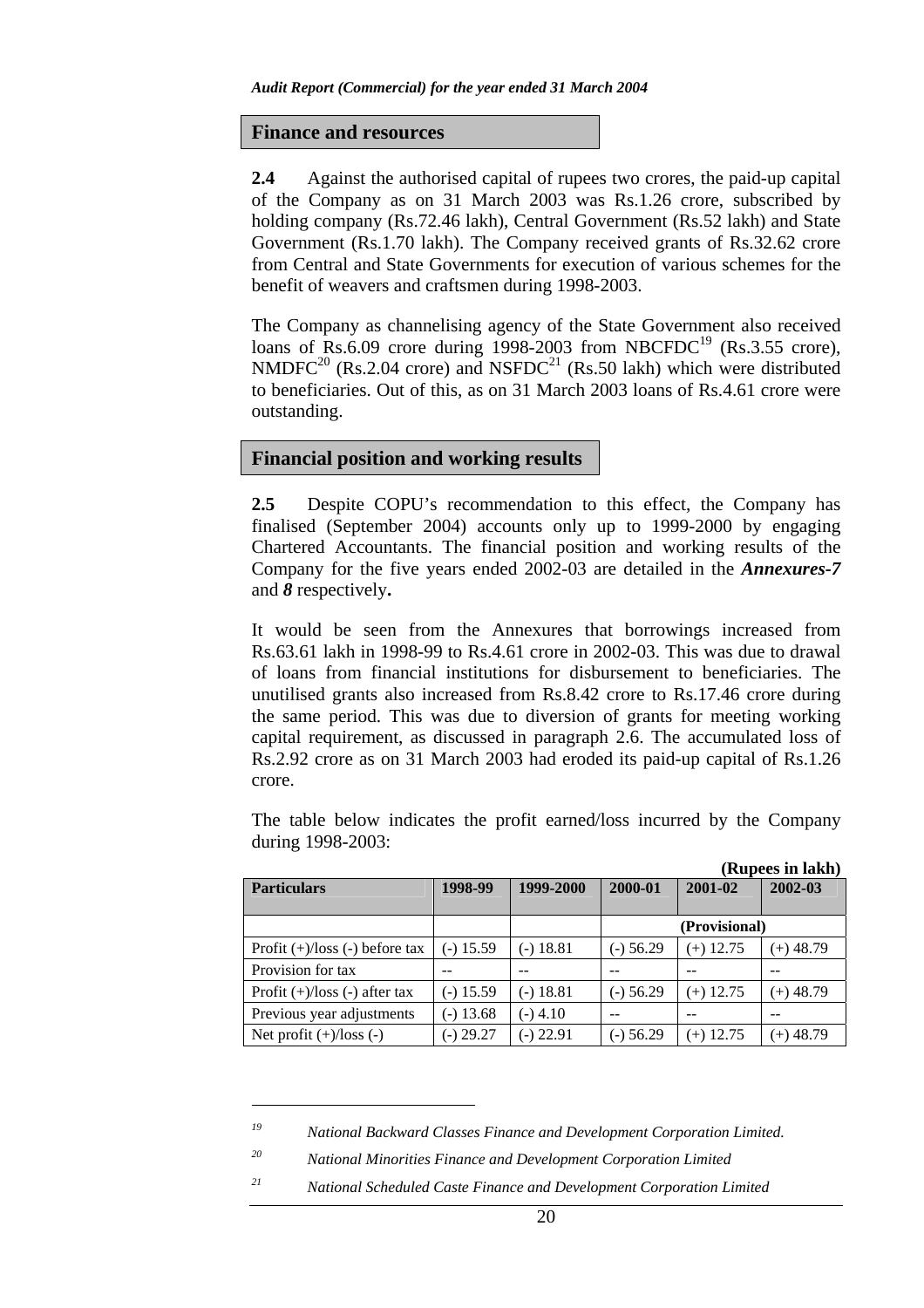The Company had been incurring losses from 1998-99 to 2000-01. The profits in 2001-02 and 2002-03 were only as per provisional figures before adjustments. The loss was to be viewed in the context that the Company's establishment expenditure of development centres and on staff at Head office were being reimbursed by the State Government in the form of grants.

The losses were due to poor performance of emporia, exhibition and development centres. The Company had neither analysed reasons for losses nor taken remedial measures to control the expenditure.

# **Appraisal of activities**

**2.6** The Company has been receiving grants from Central / State Government for executing development schemes. The grants received, utilised, refunded and balance at the close of year, unspent grant kept under term/fixed deposits in banks for the period 1998-2003 are given below:-

|                  |                       |              |                  | (Rupees in lakh) |             |         |              |  |  |
|------------------|-----------------------|--------------|------------------|------------------|-------------|---------|--------------|--|--|
| Sl.<br>No.       | <b>Particulars</b>    | 1998-99      | 1999-<br>2000    | 2000-01          | 2001-02     | 2002-03 | <b>Total</b> |  |  |
|                  |                       |              |                  |                  | Provisional |         |              |  |  |
| $\boldsymbol{l}$ | 2                     | $\mathbf{3}$ | $\boldsymbol{4}$ | $\overline{5}$   | 6           | 7       | 8            |  |  |
| $\mathbf{1}$     | Unspent               | 1141.81      | 841.74           | 1222.05          | 1064.83     | 1327.08 |              |  |  |
|                  | balance<br>of         |              |                  |                  |             |         |              |  |  |
|                  | previous year         |              |                  |                  |             |         |              |  |  |
| $\overline{2}$   | Received              | 582.03       | 552.31           | 319.29           | 816.60      | 991.45  | 3261.68      |  |  |
|                  | during the year       |              |                  |                  |             |         |              |  |  |
| 3                | Refunded              | 94.47        | 0.24             | 9.25             | --          | 2.52    | 106.48       |  |  |
|                  | during the year       |              |                  |                  |             |         |              |  |  |
| $\overline{4}$   | Total                 | 1629.37      | 1393.81          | 1532.09          | 1881.43     | 2316.01 |              |  |  |
|                  | $(1+2-3)$             |              |                  |                  |             |         |              |  |  |
| 5                | Utilised during       | 787.63       | 636.55           | 467.26           | 554.35      | 570.00  | 3015.79      |  |  |
|                  | the year              | (48.3)       | (45.7)           | (30.5)           | (29.5)      | (24.6)  |              |  |  |
| 6                | Amount<br>kept        | 252.34       | 171.75           | 192.57           | 335.72      | 447.04  |              |  |  |
|                  | in term / fixed       |              |                  |                  |             |         |              |  |  |
|                  | deposits              |              |                  |                  |             |         |              |  |  |
| $\overline{7}$   | Utilised<br><b>as</b> | 589.40       | 585.51           | 872.26           | 991.36      | 1298.97 |              |  |  |
|                  | working               |              |                  |                  |             |         |              |  |  |
|                  | capital               |              |                  |                  |             |         |              |  |  |
| 8                | Cumulative            | 841.74       | 757.26           | 1064.83          | 1327.08     | 1746.01 |              |  |  |
|                  | unutilised            |              |                  |                  |             |         |              |  |  |
|                  | balance $(4-5)$       |              |                  |                  |             |         |              |  |  |

**Notes:** 1. The difference in opening balance for 2000-01 was due to adoption of provisional figure for 1999-2000.

2. Figures shown in the brackets at Sl. No.5 denote percentage of grants utilised to total grants available in the year.

Audit observed that:

- $\triangleright$  The Company did not have break-up of year-wise, plan and sub-plan wise, recurring and non-recurring grants.
- $\triangleright$  The unutilised grants of Rs.17.46 crore as on 31 March 2003 included Rs.6.18 crore in respect of 13 schemes pertaining to period prior to 1998-99.

**There was large scale diversion of grants to other purposes**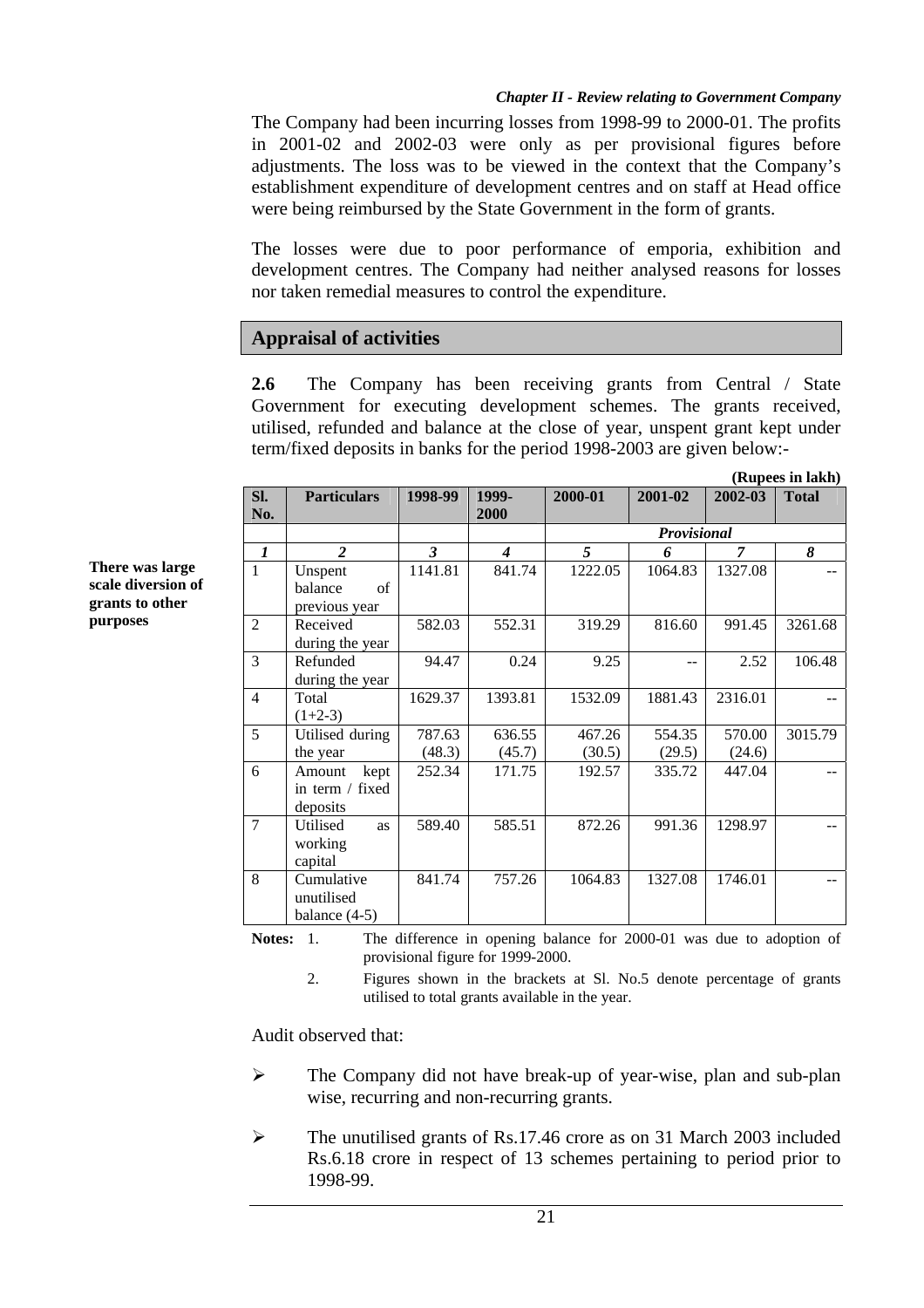- $\triangleright$  Out of Rs.30.16 crore shown as having been utilised, Rs.6.38 crore was not actually utilised but kept separately in a Reserve Account. Out of Rs.6.38 crore, Rs.4.66 crore was lying unutilised for the period prior to 1998-99.
- ¾ The Company received grants of Rs.1.66 crore between 1992-93 and 1998-99 for construction of centres at nine places and paid Rs.1.40 crore to holding company as advance/deposits for these works. The balance amount of Rs.26.94 lakh was, however, diverted for other purpose, which resulted in partial utilisation of funds for the works.
- $\triangleright$  Further, the grants received were either partly utilised for the purposes envisaged or used to meet working capital needs or invested in term deposits, thereby defeating the objects of the grants.

The management stated (October 2004) that it did not receive any non-plan grants and it would maintain proper registers in this regard. Further, though the balance amount of Rs.26.94 lakh was kept by it, it had not used the amount for any other purpose.

# **Performance of development centres/sub-centres**

**2.7** The Company had established development centres at various districts of the state mainly for imparting training to craftsmen, giving job works either at the centres or at their residence, providing tools and equipments subsidy and supply of raw material, and purchasing their products.

As on 31 March 2003, the Company was operating 34 development centres/ sub centres. The table below indicates profit/loss of these centres for last five years ended 31 March 2003.

| (Rupees in lakh) |            |              |            |                               |            |                               |
|------------------|------------|--------------|------------|-------------------------------|------------|-------------------------------|
| <b>Years</b>     |            | <b>Total</b> |            | <b>Loss-incurring centres</b> |            | <b>Profit-earning centres</b> |
|                  | <b>Nos</b> | $Profit(+)/$ | <b>Nos</b> | <b>Amount</b>                 | <b>Nos</b> | <b>Amount</b>                 |
|                  |            | $loss(-)$    |            |                               |            |                               |
| 1998-99          | 44         | 60.30        | 23         | 46.36                         | 21         | 106.66                        |
| 1999-2000        | 44         | 98.77        | 12         | 16.33                         | 32         | 115.10                        |
| 2000-01          | 44         | 116.39       | 26         | 94.56                         | 18         | 210.95                        |
| 2001-02          | 40         | $(-)168.00$  | 35         | 386.73                        | 5          | 218.73                        |
| 2002-03          | 34         | $(-)129.43$  | 29         | 298.78                        | 5          | 169.35                        |
| <b>Total</b>     |            | $(-)21.97$   |            | 842.76                        |            | 820.79                        |

It would be seen that the number of profit earning centres declined from 32 (1999-2000) to five (2002-03) and loss incurring centers increased from 12 to 29 during the same period. The performance of these centres became uneconomical from 2001-02 onwards. But the Company did not take steps to either identifying reasons for the loss or taking corrective action. Audit noticed that the centres incurred losses even after taking into account the grant received from Government to meet establishment expenditure.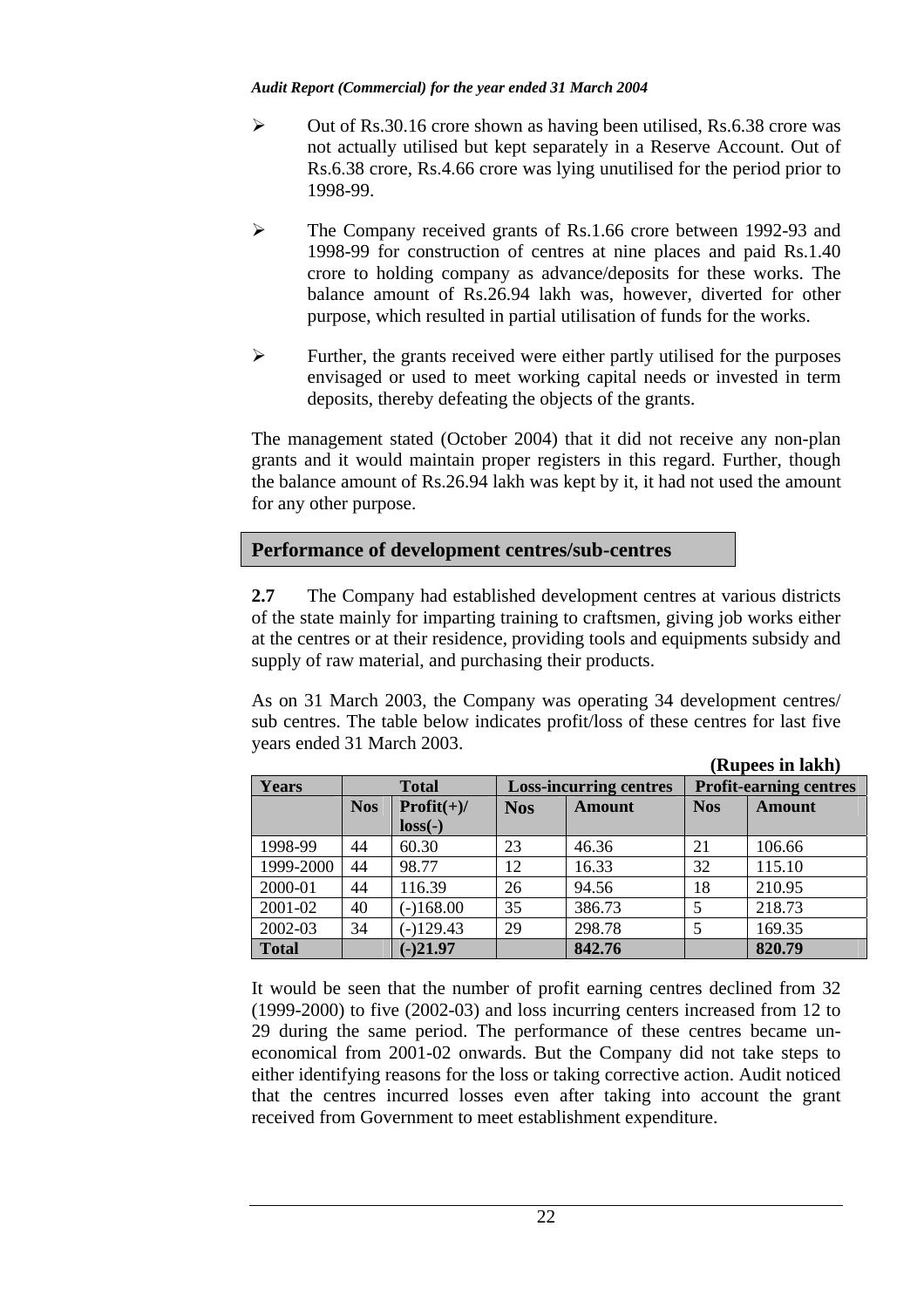The management attributed (October 2004) losses to transfer of products procured at these centres to emporia at less than cost price due to their substandard quality, compared to its earlier practice of transfer at cost.

The reply was not acceptable as the centres had been incurring losses for a very long time even when goods were transferred at cost, and the emporia to which the products were transferred were also incurring losses, as discussed in paragraph 2.10.

# **Training**

**2.8** The Commissioner of Handloom, Madhya Pradesh, Bhopal provides grants to the Company for organising training programmes for development of traditional and non-traditional crafts in the state and also for providing job works by generating employment avenues. The details of targets for training, number of persons trained, and expenditure incurred thereon during last five years ended 31 March 2003 are given in *Annexure 9*.

Audit observed that:

- ¾ During 1998-2003, against target of 6,918 persons, training was given only to 4,100 persons (59 per cent of the target), by utilising the entire grant of Rs.4.55 crore, meant for 6,918 persons.
	- ¾ The Company did not have any data on the number of craftsmen in the state.
	- ¾ Further, details regarding craftsmen to whom job works were provided, value of job works, wages paid to craftsmen and average earning per craftman etc. were not made available to Audit. Thus, it could not be ensured whether the objective of providing training and job works to craftsmen was achieved or not. A test check of records at Dewas, Chhindwara and Ujjain units revealed that during the said period, expenditure of Rs.27.30 lakh, Rs.16.65 lakh and Rs.8.49 lakh was incurred for imparting training to 320, 334 and 190 craftsmen respectively; however, job works were not given to trained craftsmen.

The management stated (October 2004) that jobs were being provided to the weavers by the weavers' societies. Further, it was not possible to maintain records for these details. The reply was not convincing because training was given in the field of craft only and not in weaving.

# **Sales performance**

**2.9** The Company was procuring and selling handloom and handicraft items produced by the craftsmen and cooperative societies for sale to Government department and others. The Company was to undertake (a) sale of handicraft and handloom products through emporia, (b) Government supply, (c) participation in exhibitions, (d) exports, (e) periodical physical verification

**There was shortfall in training despite drawal of funds.**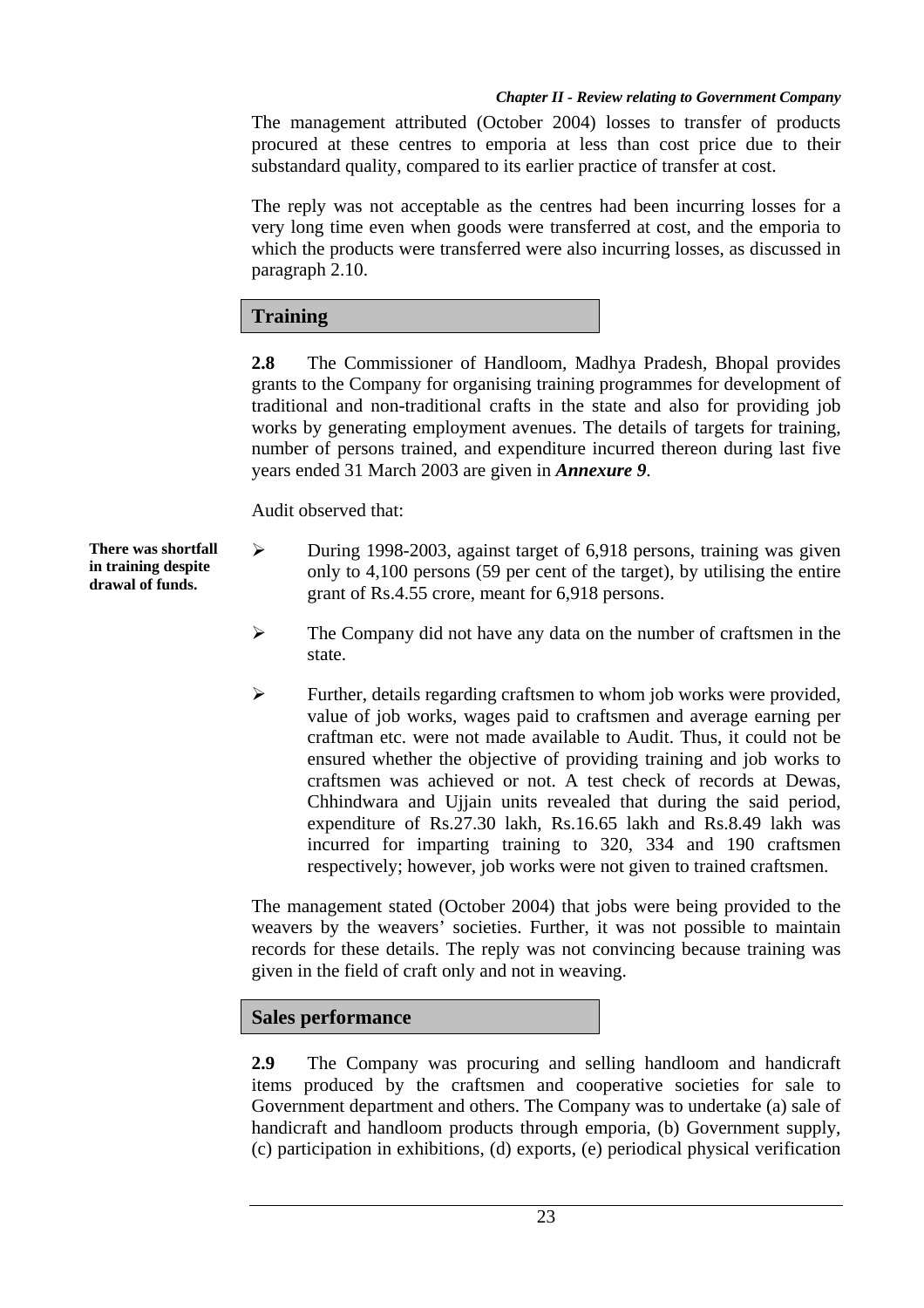of inventories and disposal of old slow-moving and defective stock, and (f) management and control of emporia.

The Company also sold goods on consignment basis. According to its policy, 10 to 15 *per cent* of the cost price was added to arrive at the landed cost and thereafter 60 *per cent* was added as overhead and profit margin to arrive at the sale price. In the case of consignment sales, the Company collected service charges ranging from 10 to 15 *per cent* of the net sale price.

The table below indicates the Company's own and consignment sales for the five years ended 2002-03.

*(Rupees in lakh)* 

|           |                                                                |                                      |               | (Kupees in шкп) |        |         |
|-----------|----------------------------------------------------------------|--------------------------------------|---------------|-----------------|--------|---------|
| Year      |                                                                | Consignment                          | <b>Total</b>  |                 |        |         |
|           | of<br><b>Sale</b><br>handlooms to<br>Government<br>departments | <b>Emporia</b><br>and<br>exhibitions | <b>Export</b> | <b>Others</b>   | sales  | sales   |
|           | $\bf{2)}$                                                      | (3)                                  | $\bf(4)$      | (5)             | (6)    | (7)     |
| 1998-99   | 9.00                                                           | 262.89                               | 39.44         | 97.85           | 285.74 | 694.92  |
| 1999-2000 | 303.55                                                         | 276.72                               | 16.31         | 149.28          | 270.65 | 1016.51 |
| 2000-01   | 548.78                                                         | 257.03                               | 101.79        | 517.42          | 230.32 | 1655.34 |
| 2001-02   | 569.62                                                         | 246.40                               | 337.06        | 1021.74         | 242.45 | 2417.27 |
| 2002-03   | 456.89                                                         | 265.71                               | 19.76         | 428.11          | 282.04 | 1452.51 |

Audit observed that:

- ¾ The Company did not fix any sales target for different categories.
- ¾ In spite of its existence for more than two decades, the Company did not formulate sales policy nor had it maintained data base of its competitors in handicrafts goods to sustain in the market.
- $\triangleright$  The continuing loss up to 2000-01 and its limited profitability thereafter were due to (a) non-revision of prices of handloom cloth by Government at regular intervals, non-revision of mark-up pricing, grant of more discount than permissible, higher incidence of overheads, expenditure in excess of grants, etc., as discussed in subsequent paragraphs.
- $\triangleright$  Reduction of sales in 2002-03 compared to 2001-02 was due to drop in export, reduction of sale of handloom cloth to Government departments and also reduction in the value of orders for supply of handloom to Government departments.

Management attributed (October 2004) the loss to sale of old stock at below cost and high establishment expenditure. It further stated that one of the reasons for decrease in sales in 2002-03 was accounting of sales of Gwalior emporium twice in 2001-02 and that the reduction in turnover would be investigated. The reply was not tenable as the Company had not taken remedial measures to reduce the high establishment expenditure by improving the performance of uneconomical centres/emporia or closing the unviable units.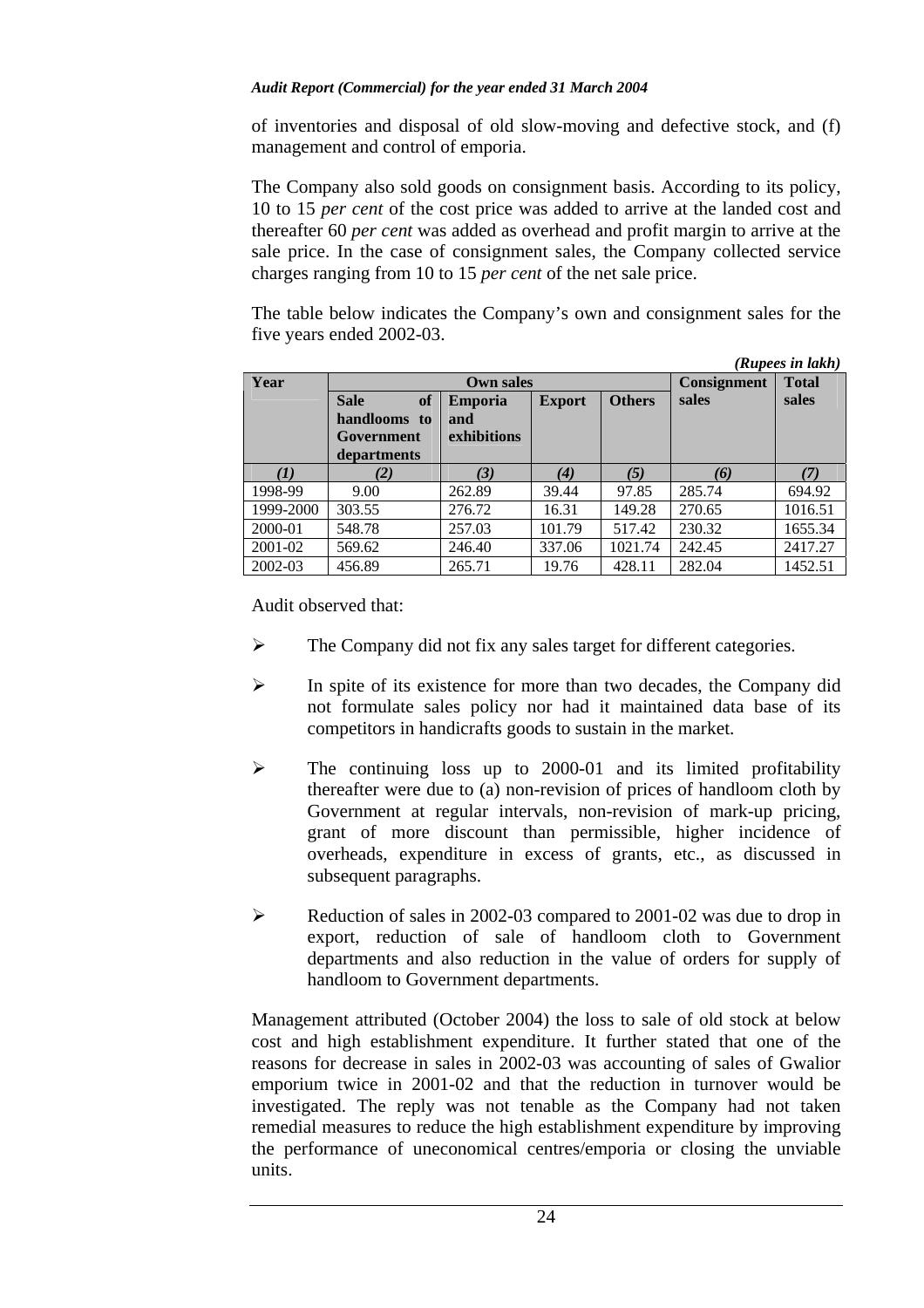**Performance of emporia** 

**2.10** As on 31 March 2003, the Company was operating 19 emporia, including one emporia on management contract and 10 located outside the State, and their performance during 1998-2003 is given in *Annexure 10*. Audit observed that operations of these emporia resulted in net loss of Rs.1.15 crore during the above period even after taking into account Government grants of Rs.4.35 crore.

Management stated (October 2004) that the grants received were not for emporia but for exhibitions/expos. The reply was not acceptable as the Company had been recording all these transactions (including grants) in the accounts of emporia only.

The table below indicates profit/loss of these emporia for the last five years ended 31 March 2003.

|              |      |                                  |            |                                  |                                      | (Rupees in lakh)                |
|--------------|------|----------------------------------|------------|----------------------------------|--------------------------------------|---------------------------------|
| Year         |      | <b>Loss-incurring</b><br>emporia |            | <b>Profit-earning</b><br>emporia | <b>Total</b><br>number of<br>emporia | Net profit $(+)$ /<br>$loss(-)$ |
|              | Nos. | Amount                           | Nos.       | Amount                           |                                      |                                 |
| 1998-99      | 21   | 58.35                            | 5          | 31.11                            | 26                                   | (-)27.24                        |
| 1999-2000    | 19   | 52.50                            | 7          | 17.56                            | 26                                   | $(-)34.94$                      |
| 2000-01      | 18   | 31.74                            | 7          | 20.10                            | 25                                   | $(-)11.64$                      |
| 2001-02      | 14   | 46.42                            | 10         | 53.96                            | 24                                   | $(+)7.54$                       |
| 2002-03      | 14   | 65.50                            | 16.72<br>4 |                                  | 18                                   | $(-)48.78$                      |
| <b>Total</b> |      | 254.51                           |            | 139.45                           |                                      | $(-)115.06$                     |

**14 out of 18 emporia suffered loss of Rs.48.78 lakh during 2002-03.**

It would be seen that loss incurring emporia ranged between 14 and 21 during the period and profit making emporia came down from ten in 2001-02 to four in 2002-03. Nine out of 10 emporia situated outside the state suffered loss of Rs.95.55 lakh during the above period. Only one (Jaipur) out of 19 emporia had been earning profit continuously from 1998-99 to 2002-03.

Audit observed that the losses were due to higher incidence of indirect expenses (overheads) which ranged between 62.2 and 84.7 *per cent* of the Company's own sales during 1998-2003. Audit analysis revealed that:

- ¾ Company had not fixed any target for sales in each emporium.
- $\triangleright$  Emporia were operating on the ground that there was potential for sale of handloom and handicraft goods without, however, any data/ directions.

The management stated (October 2004) that to facilitate its participation in exhibitions outside the state, it opened emporia in these places. Further, the performance of loss incurring emporia was reviewed and unviable units closed.

The reply was not acceptable as even if the Company had to open any emporium, it should have considered the market potential and also its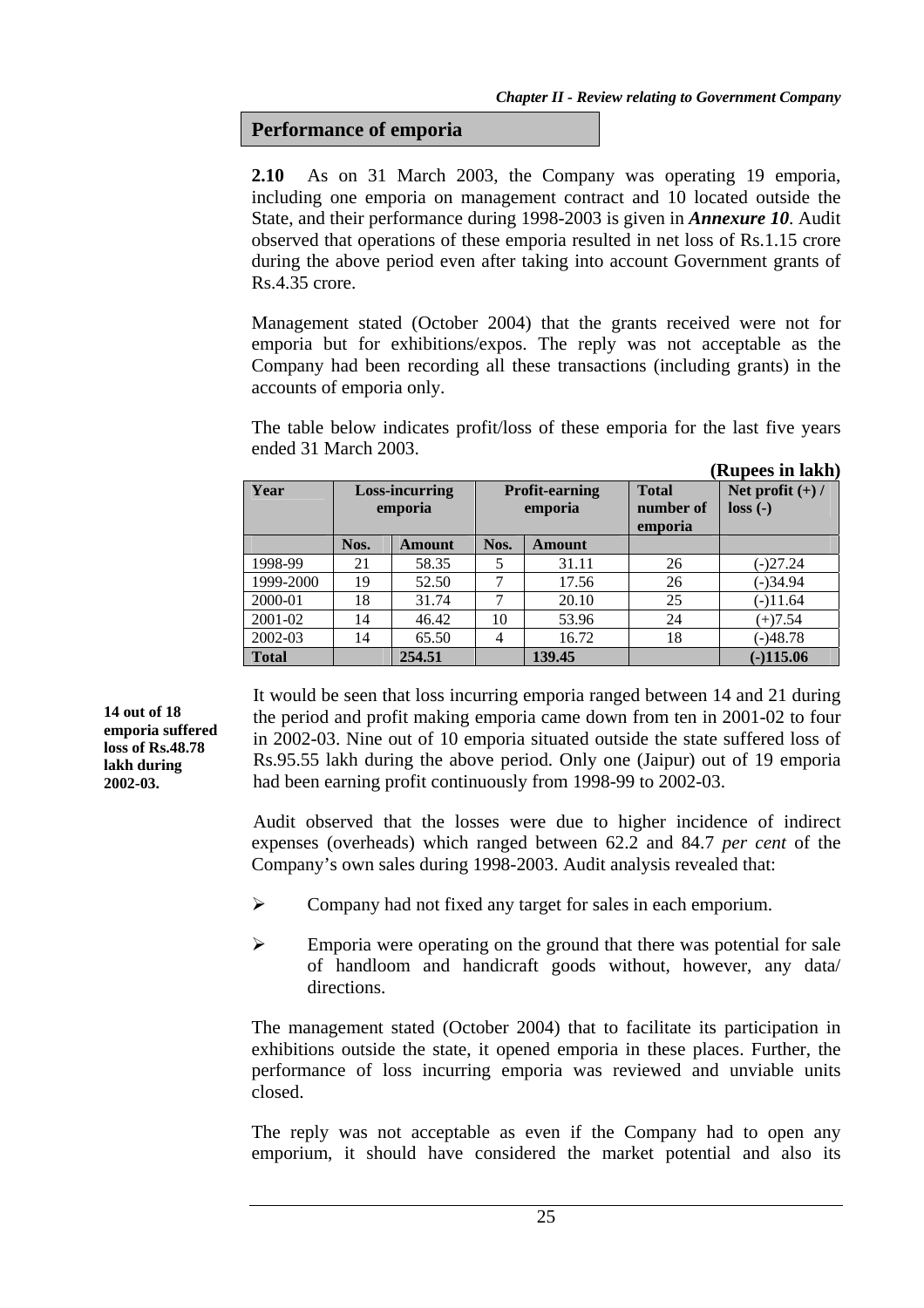viability, and no remedial measures were taken to improve these loss incurring emporia during these years.

## *Excess allowance of rebate and discount on sale*

**2.10.1** The State Government allowed rebate/discount at 10 *per cent* (which was being reimbursed to the Company) on sale of handicrafts and handlooms on the occasion of important and national festivals. In addition to above, the Company also allowed 10 *per cent* discount during the above periods to increase the sales.

Audit observed (June 2004) that on their own sales, the emporia allowed rebate ranging from 26.5 to 30 *per cent* during 1998-2003 and also beyond festival period. Thus, allowing of rebate/discount in excess of the prescribed limits and also beyond the specified period, resulted in loss of Rs.1.07 crore during the five years ended 31 March 2003.

Management stated (June 2004) that instructions were being issued to emporia not to allow rebate /discount in excess of prescribed limits.

## *Blocking of inventory at emporia*

**2.10.2** The position of inventory at emporia during the five years ended 31 March 2003 is given in *Annexure-10.* It would be seen from the Annexure, that the closing stock held in emporia at the end of each year represented more than eight months' sale (that is between 8.4 and 10.5 months' sale) resulting in locking up of funds in stock valuing Rs.2.25 crore.

## *Sale of unauthorised goods by the contractor to the Government departments in the name of Company*

**2.10.3** The Company, without publicity and also any basis for selection, entrusted (May 2000) the management of Gwalior emporium on contract basis to a retired officer from its holding company only on his application thereto. The terms of agreement entered into (not registered) stipulated, *inter alia*, that:

- ¾ Contractor could sell only those goods of handloom, handicraft and small scale industries, which were different from the Company's goods. All sales should be made on the bills/cash memos of the emporium.
- ¾ Contractor would pay five *per cent* commission on retail sales and three per cent on wholesale sales of his goods to the Company.
- ¾ The Company would pay commission at the rate of 10 *per cent* on net sales made by the contractor of the Company's goods.
- ¾ Contractor would submit audited accounts of the emporium for each financial year within three months of close of the year.
- $\triangleright$  The agreement would be reviewed after completion of first two years and either party could revoke the contract by giving three months'

**The emporia allowed excess discount which led to a loss of Rs.1.07 crore.**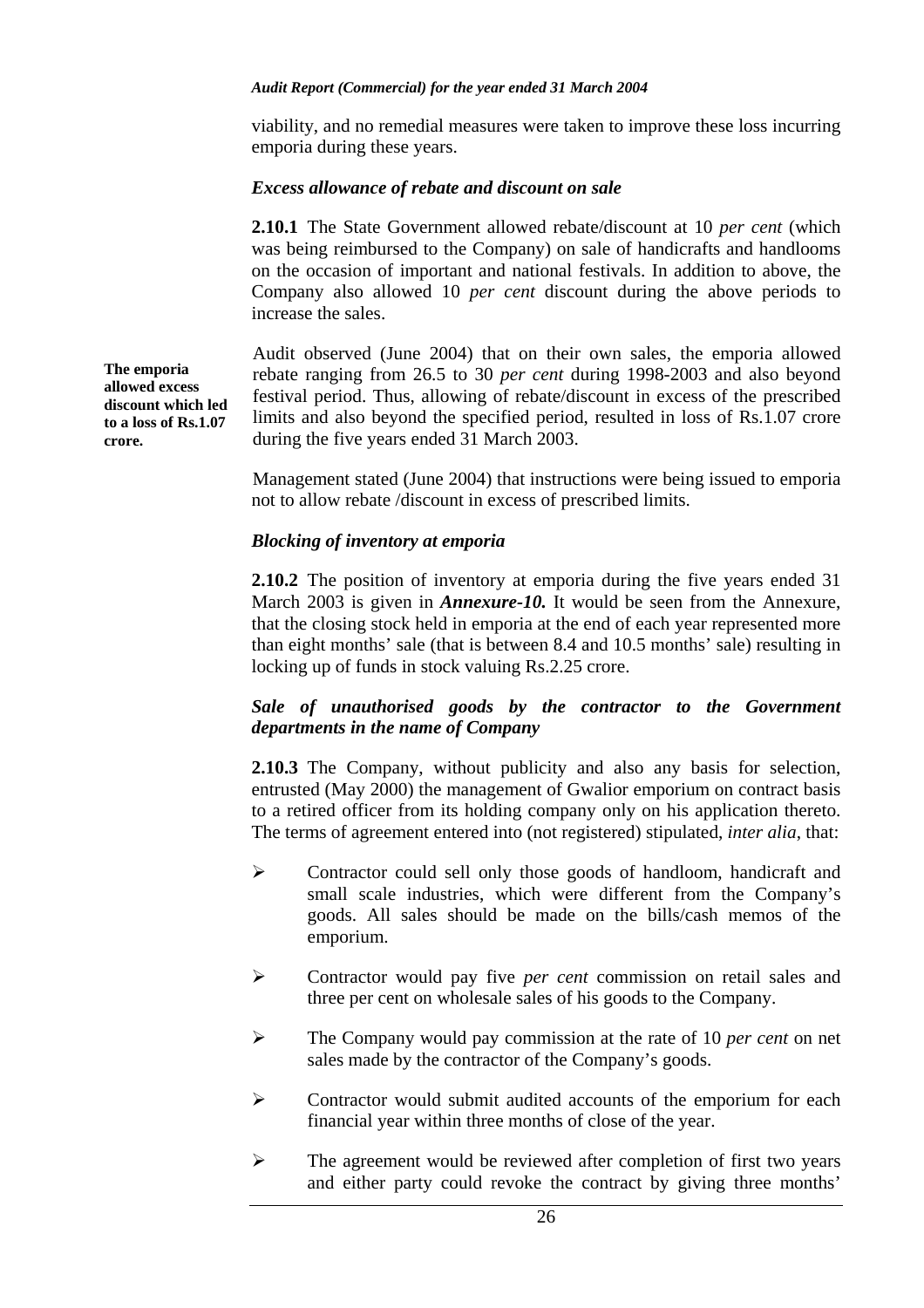notice to the other party. The contract could be renewed after completion of five years.

Audit noticed that:

- ¾ No target was fixed for sale of the Company's goods by the contractor in the contract. Interestingly, after execution of agreement, the sale of Company's goods had declined from Rs.15.94 lakh (1998-99) and Rs.6.61 lakh (1999-2000) that is before contract period to Rs.3.31 lakh (2000-2001) and Rs.1.79 lakh (2001-02) after contract period. The details of sales for 2002-03 and 2003-04, called for in audit, were not furnished.
- ¾ There was no provision in the contract for sale of contractor's goods to Government departments. Still, the contractor, during 2000-02 sold his own goods (other than handloom/handicraft items) i.e. stationary, ready made cloths, fixtures and furniture and other consumables (value:Rs.7.20 crore) to various Government departments/offices all over the state in the name of the Company from this emporium.
- $\triangleright$  Despite being aware (March 2001) of such unauthorised sale by the contractor, the management did not take any action and instead of terminating the contract, allowed the contractor to continue the supply of his own goods to the Government departments/ offices in the name of the Company.

On being pointed out in Audit, the management stated (October 2004) that in view of irregularities, the contract was being revoked before expiry of agreement period.

# *Failure to collect Sales Tax fully from customers*

**2.10.4** With a view to maintaining stability in sale price of handicraft products, the Company decided (1982-83) not to collect Sales Tax from customers on its sales. However, the Company continued to pay Sales Tax to the State Government without actually collecting it from the customers and the tax so paid by the Company was, in turn, partly reimbursed by Government subject to availability of funds. Thus, the Company had paid Rs.25.95 lakh to the Government during 1995-2000 and got reimbursed only Rs.11.80 lakh which resulted in non-recovery and increasing the loss of the Company by Rs.14.15 lakh.

The Company subsequently revised its decision and accordingly decided (March 2000) to collect Sales Tax from the customers with effect from April 2000.

Audit observed (January 2004) that even after this decision, the Company, during 2000-03, collected only Rs.16.87 lakh from the customers as tax instead of Rs.27.03 lakh, but remitted Rs.27.03 lakh to State Government out of which it got reimbursed Rs.8.82 lakh. Thus, Company's failure to collect

**There was unauthorised sale of goods by the contractor in the name of Company.** 

**Company failed to collect Sales Tax of Rs.15.49 lakh.**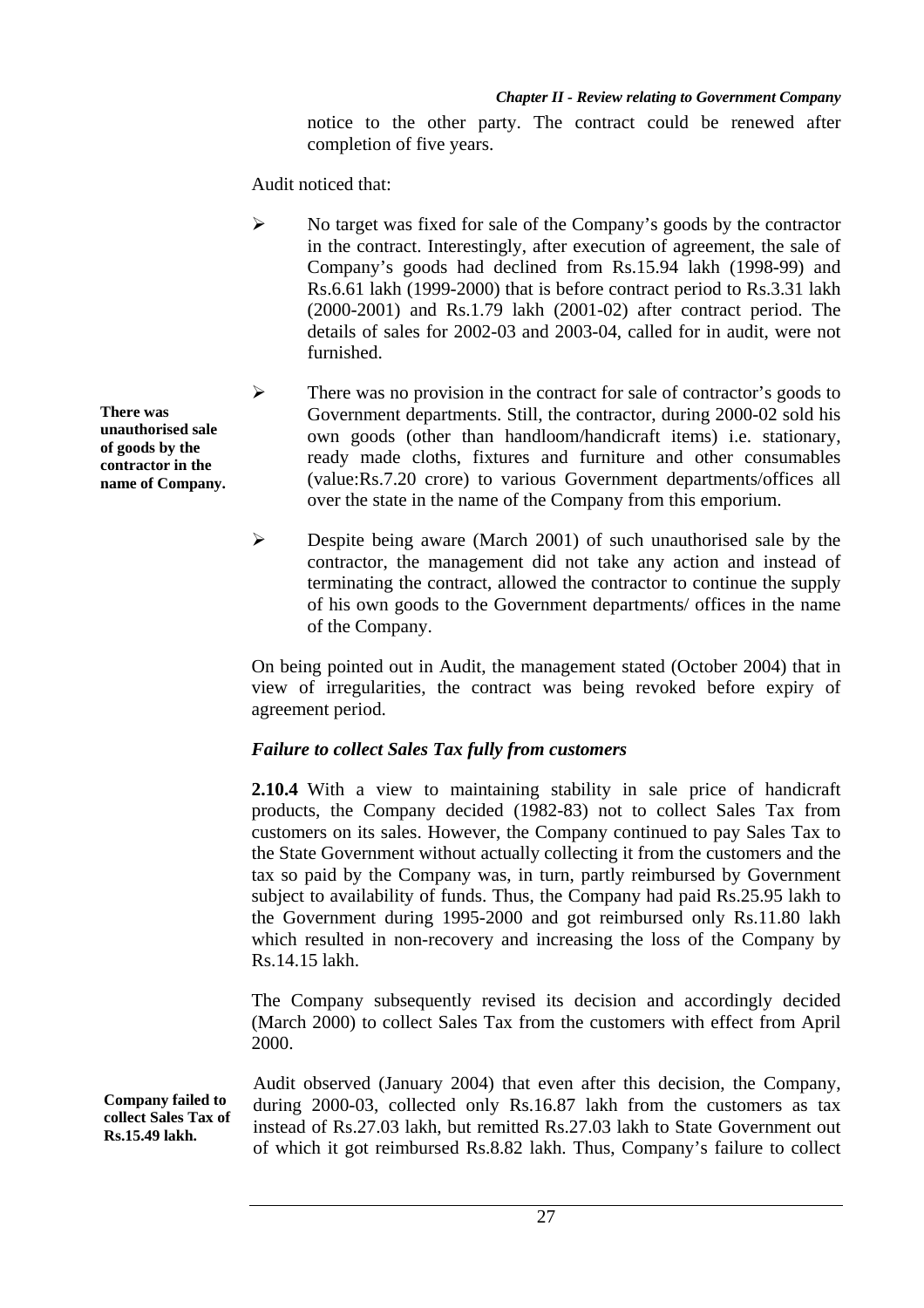the payable tax fully resulted in increasing its loss by further Rs.1.34 lakh.

Management did not adduce (October 2004) any reasons for short collection of Sales Tax.

# *Deen Dayal Hathkargha Protsahan Yojana (DDHPY)*

**2.10.5** To ensure overall development of handloom sector in an integrated manner and to benefit weavers by upgrading their skills and products, GOI introduced (April 2000) the DDHPY scheme (previously known as Market Development Assistance scheme) to be equally financed by the GOI and State Government.

The Company was claiming and receiving assistance under the scheme regularly up to 1995-96. However, during 1996-2002, out of its claim for Rs.1.91 crore the Company received only Rs.1.43 crore.

**Failure to prefer claim and furnish documents led to forgoing financial assistance of Rs.48.77 lakh.** 

Audit observed (December 2003) that the Company failed to prefer claim of Rs.24.53 lakh for 1996-97 for reasons not on record; and its claims for Rs.0.16 lakh (1997-98), Rs.9.18 lakh (1998-99), and Rs.14.90 lakh (1999-2000) were rejected by GOI due to non-furnishing documents in support thereof. This resulted in forgoing financial assistance of Rs.48.77 lakh. While accepting (October 2004) the audit observations, the management stated that no correspondence in this respect was available with it.

# **Performance in exhibitions**

**2.11** The Company participated in domestic exhibitions to promote sale of handicrafts and to expose craftsmen to market with financial assistance from Central and State Governments. During 1998-2003, it also participated in 13 foreign exhibitions and incurred Rs.55.25 lakh for which it received a grant of Rs.26.44 lakh from the State Government.

The details of exhibitions participated, sales, expenditure and grants received during last five years ended 31 March 2003 were as shown below:-

|           |                     |              |                    |                  |                | (Rupees in lakh)       |                |
|-----------|---------------------|--------------|--------------------|------------------|----------------|------------------------|----------------|
| Year      | of<br><b>Number</b> | <b>Sales</b> | <b>Expenditure</b> | <b>Allowable</b> | <b>Expend-</b> | <b>Grants received</b> |                |
|           | exhibitions in      |              | its<br>and         | expendi-         | iture in       | <b>State</b>           | <b>Central</b> |
|           | which               |              | percentage to      | (15)<br>ture     | excess of      | Govt.                  | Govt.          |
|           | Company             |              | total<br>sales     | cent)<br>per     | 15 per         |                        |                |
|           | participated        |              |                    |                  | cent           |                        |                |
| (I)       | (2)                 | (3)          | (4)                | (5)              | (6)            | (7)                    | (8)            |
| 1998-99   | 75                  | 262.54       | 90.32(34.4)        | 39.38            | 50.94          | 27.80                  | 29.25          |
| 1999-2000 | 62                  | 246.65       | 58.65(23.8)        | 37.00            | 21.65          | 27.80                  | 18.24          |
| 2000-01   | 42                  | 169.15       | 36.73(21.7)        | 25.37            | 11.36          | 27.80                  | 16.99          |
| 2001-02   | 57                  | 229.92       | 52.67(22.9)        | 34.49            | 18.18          | 36.80                  | 09.91          |
| 2002-03   | 52                  | 228.94       | 53.41(23.3)        | 34.34            | 19.07          | 36.50                  | 08.40          |
| Total:    | 288                 | 1137.20      | 291.78(25.7)       | 170.58           | 121.20         | 156.70                 | 82.79          |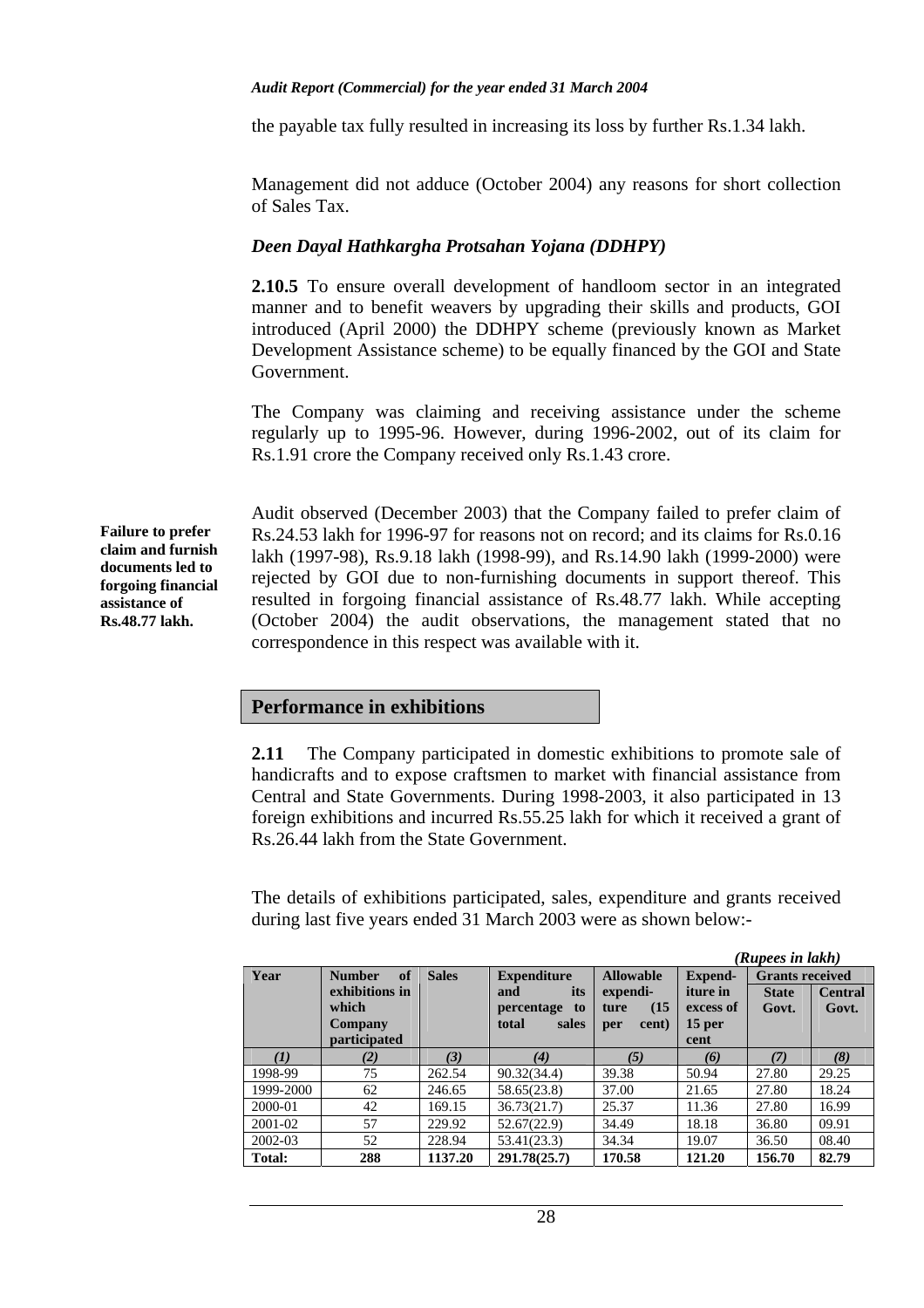**There was excess expenditure of Rs. 48.61 lakh due to failure to restrict the same as per Board's decision.** 

The Company decided (July 2000) that the expenditure on participation in exhibitions should not exceed 15 per cent of total sales. Audit observed (December 2003) that it continued to incur excess expenditure which worked out to Rs.48.61 lakh during 2000-03. Further, due to its inability to control expenditure, the Company also utilised its own funds to  $\text{Rs.}52.29$  lakh<sup>22</sup> to meet expenditure on these exhibitions.

Management stated (October 2004) that it was not practicable to restrict the expenditure, some expenditure had to be incurred on gifts etc. though the sales may be negligible, and sales could also not be increased. The reply was not tenable as the Company has fixed the ceiling after considering all these factors.

## **Export**

## *Target and achievements*

**2.12** The table below indicates the targets for export (fixed by the Government in consultation with the Company) and the achievement there against during 1998-2003.

|           |        |               | (Rupees in lakh)          |
|-----------|--------|---------------|---------------------------|
| Year      | Target | <b>Actual</b> | Percentage of achievement |
| 1998-99   | 50     | 39.44         | 78.9                      |
| 1999-2000 | 50     | 16.31         | 32.6                      |
| 2000-01   | 50     | 101.79        | 203.6                     |
| 2001-02   | 200    | 337.06        | 168.5                     |
| 2002-03   | 100    | 19.76         | 19.8                      |

The decline in exports during 2002-03, as analysed in Audit, was due to the fact that the Company did not get any orders from IKEA Trading India Limited (a domestic firm through which it exported the handloom goods valuing Rs.3.39 crore during 2000-02) or any other agency.

Audit observed that:

 $\overline{a}$ 

- ¾ Even after takeover of handloom activities from 1999-2000, the targets have not been substantially increased and were, instead, reduced in 2002-03,
- ¾ Except in 2000-01 and 2001-02, the Company did not achieve even the low targets, and
- $\triangleright$  The Company has not framed any policy for fixing the sale price of exports of goods. Separate profit/loss on export sales has also not been worked out.

*22 Rs.291.78 lakh (-) Rs.239.49 lakh (Rs.156.70 lakh + 82.79 lakh)*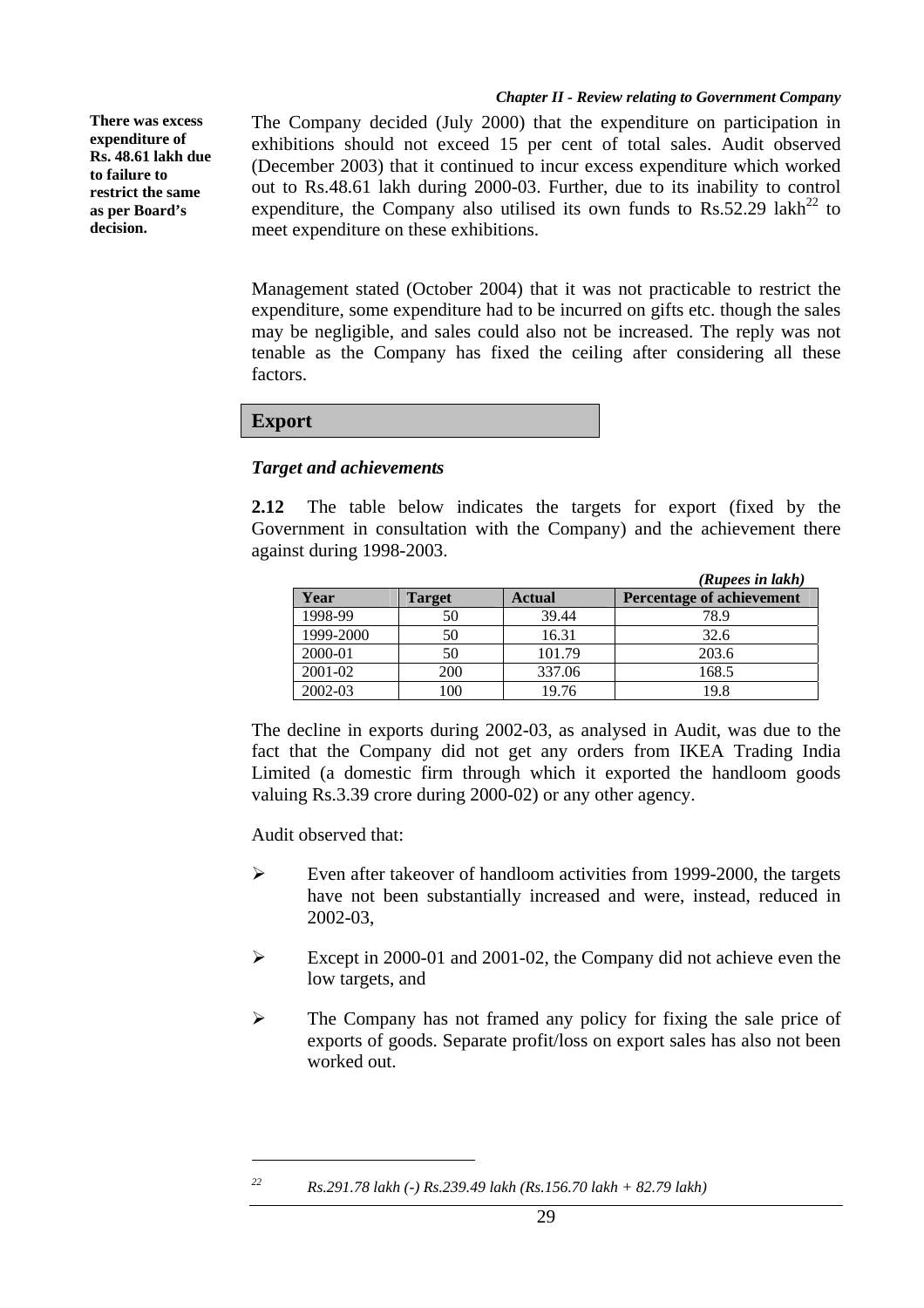### **Handloom activities**

**2.13** From 1999-2000, the Company started handloom activities at eight centres<sup>23</sup>. As per orders of State Government, Government departments/ undertakings were required to purchase all type of cloths only from Madhya Pradesh Rajya Bunkar Sahkari Samitee, Madhya Pradesh Khadi and Gramodyog Parishad and the Company.

The Commissioner, Handloom entrusted supply orders to the Company and arranged supply of yarn to the centres of Company and indicated the rates at which cloth was to be supplied. The centres sold the yarn to weavers societies at the rates decided by the State Government. The Company procured the gray cloth from the societies and got it converted into finished cloth after dying and processing.

Audit observed that though handloom sales of Company increased from Rs.3.03 crore in 1999-2000 to Rs.4.57 crore in 2002-03, it could earn only marginal profit of Rs.12.75 lakh (2001-02) and Rs.48.79 lakh (2002-03). Against orders for Rs.21.44 crore during 1999-2003, the Company could supply orders worth Rs.17.83 crore only for reasons not on record.

Further, the uneconomical operations were due to: **The Company** 

- $\triangleright$  non-revision of prices by the Government at regular intervals, as the rates fixed in March 2000 were revised only in August 2004, and
	- ¾ lack of role for the Company in fixation of price and allocation of supply order by the Commissioner, Handloom to it.

In view of its limited role in these significant areas, the Company could not improve its performance and had to depend on Government.

The management, however, while accepting (October 2004) Audit observations stated that the control over fixation of rates should rest with Government.

### *Avoidable liability due to non-collection of Sales Tax*

**2.13.1** Gauge and Bandage have been classified as drugs and cosmetics under Drugs and Cosmetics Rules, 1945. The Company was procuring yarn from  $NHDC<sup>24</sup>$  and selling them to *bunkar* societies which manufacture gauge and bandage. It purchased these items from the societies and sold to Health department of the State Government.

Audit observed (December 2003) that

 $\overline{a}$ 

**is solely dependent on Government for sale of handloom cloth.** 

*<sup>23</sup> Gwalior, Biora, Sausar, Niwari, Indore, Mandsaur, Waraseoni and Bhopal.* 

*<sup>24</sup> National Handloom Development Corporation.*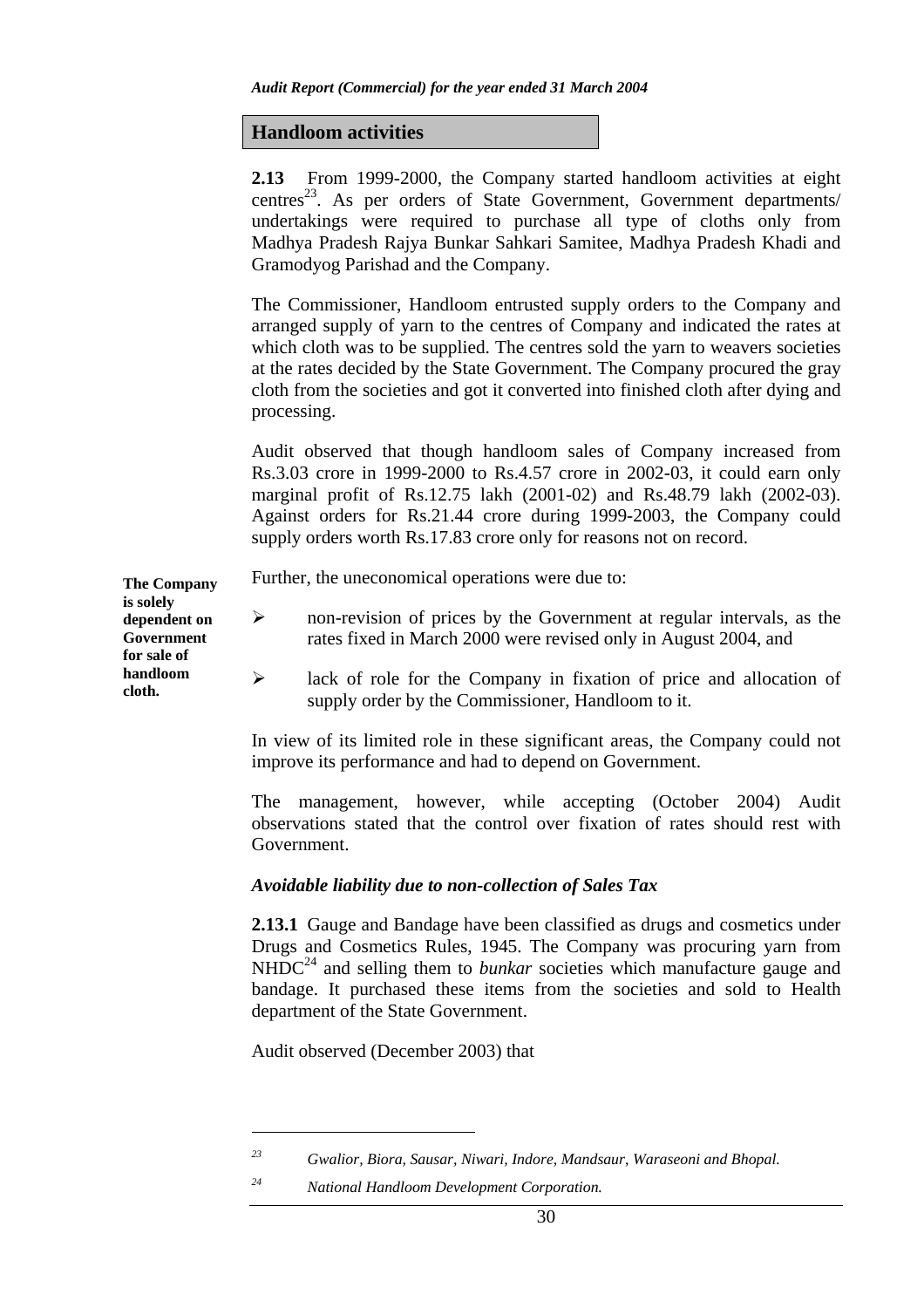- $\triangleright$  the Bunkar societies did not have any licence for manufacture of bandage and gauge.
- $\triangleright$  the Company also did not have any licence for sale of these items.
- ¾ the Company supplied during 1998 to 2003 (up to December 2002) gauge and bandage valuing Rs.10.34 crore (excluding tax) to Health Department without collecting Sales Tax thereon. It started collecting tax at 9.2 *per cent* from January 2003.

Thus, its failure to collect and remit tax to Government resulted in avoidable liability of Rs.95.16 lakh. On being pointed out in Audit, the Company took up (March 2004) the issue with the Department.

The management stated (October 2004) that supply to Government department was exempted from Sales Tax up to March 2002 on furnishing 'D' Form.

The reply was not acceptable because even as per Government's notification (27 March 2002) tax on such sale was payable at four per cent.

#### *Failure to ensure quality of yarn*

**2.13.2** Police Headquarters Office, Bhopal placed (November 2000) orders for supply of 1,10,344 metres uniform cloths at Rs.90 per metre, the supply of which was to be completed by May 2001.

The Company without any formal agreement procured (December 2000) 31,575 kg varn from NHDC<sup>25</sup> for Rs.34.64 lakh. Despite having 16 technically qualified persons, the Company had not evolved any quality control procedures to verify quality of yarn or gray cloth at the time of their receipt. It got the yarn converted into gray cloth through weavers' cooperative societies and sent to processing centres for processing in to finished cloth. The finished cloths were supplied during April to November 2001 against stipulated delivery by May 2001 to the Police Headquarters Office.

Audit observed that out of  $1.13,579^{26}$  metres cloth, 68796 metres (27560) metres gray cloth and 41,236 metres finished cloth) were found to be defective. Out of 41236 metres processed cloths, 19,602 metres were disposed of at the rate of Rs.55 per metre which resulted in loss of Rs.6.86 lakh. Further, the remaining defective finished cloth (21,634 metres) and gray cloth (27,560 metres) both valuing Rs.16.79 lakh were still lying in stock since April 2001.

The management stated (October 2004) that suppliers had not supplied the yarn of required quality and lot numbers were also not mentioned on the bundles. Due to use of different quality yarn on the looms, defective cloths were produced.

**The Company undertook avoidable liability of Rs.95.16 lakh due to its failure to collect tax.** 

> **Failure to ensure quality of yarn led to a loss of Rs.6.86 lakh besides locking up of Rs.16.79 lakh.**

> > $\overline{a}$

*<sup>25</sup> National Handloom Development Corporation* 

*<sup>26 @ 0.278</sup> kg yarn to produce one metre cloth (31575 kg divided by 0.278)*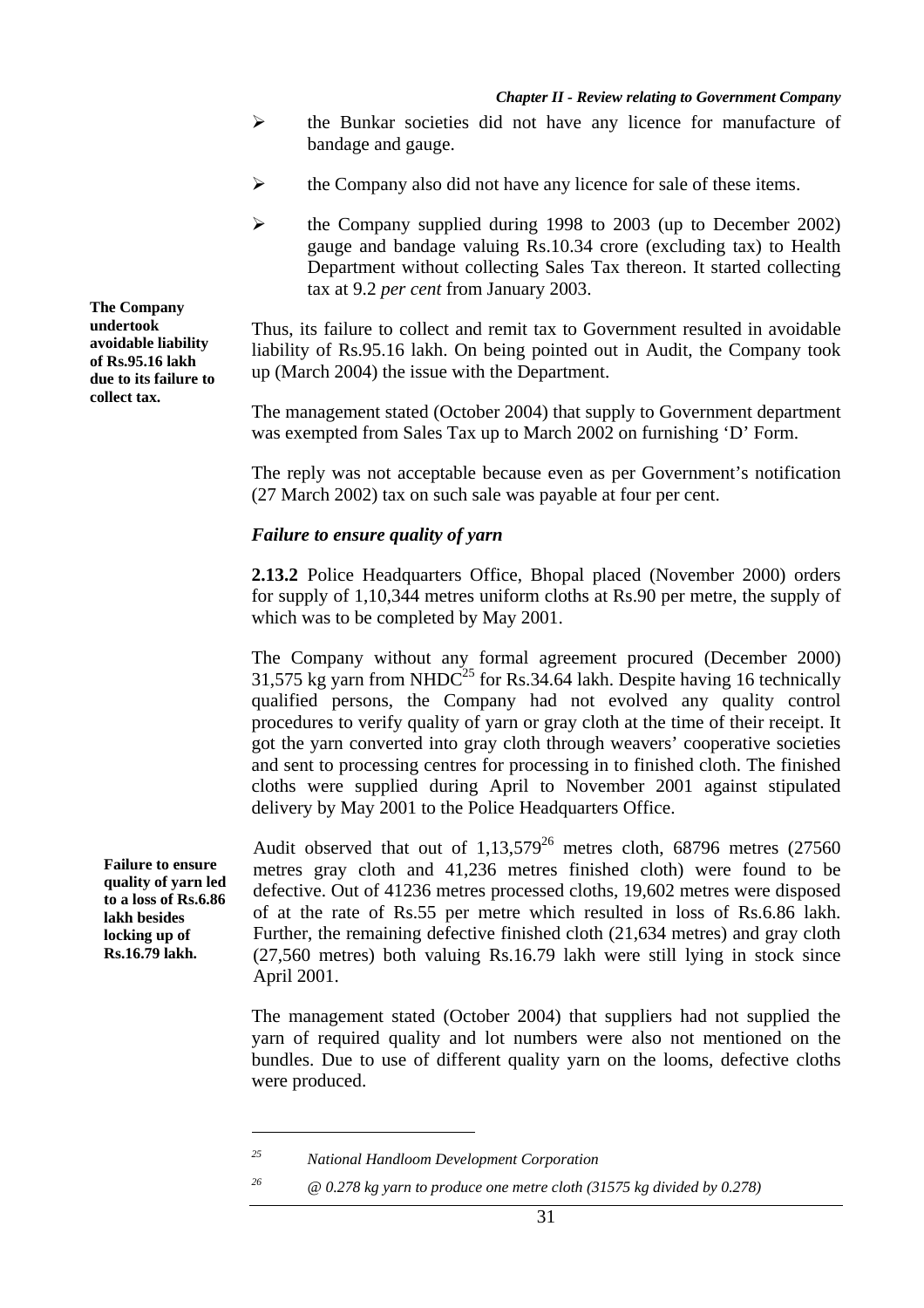Reply was not acceptable as the Company failed to assess the quality of yarn and instead, utilised the yarn for processing having no count or lot numbers on the bundles.

## *Avoidable payment of liquidated damages*

**2.13.3** The Company has been regularly supplying cloths to Police Headquarters office, Bhopal. Despite being aware of the purchaser's terms and conditions, the Company did not plan its procurement, processing and supply of cloths in tune with scheduled delivery period.

Police Headquarters Office placed three orders (December 1998, November 2000 and November 2001) for Rs.2.41 crore on the Company for the supply of cloth, to be completed within six months. In case of delay, the Company was to pay liquidated damages. Against this schedule, it completed the supply only in September 1999, January 2003 and August 2002 respectively after a delay of four, 20 and three months. Consequently, Police Headquarters office recovered Rs.30.39 lakh as liquidated damages.

The management stated (June 2004) that in the beginning years of production of handloom cloth it could not adhere to the delivery schedule due to defective yarn and low production capacity.

The reply was not tenable as the management failed to assess the quality of yarn which led to defective production of cloth thereby leading to delay in delivery.

# **Material management and inventory control**

**2.14** The table below indicates the inventory holdings, turnover and stock in terms of number of months' sales during the last five years ended 2002-03:

|           |              |                 | (Rupees in lakh)         |
|-----------|--------------|-----------------|--------------------------|
| Year      | <b>Total</b> | <b>Turnover</b> | Stock in terms of number |
|           | inventory    | (own sales)     | of months' sales         |
|           |              | 3.              |                          |
| 1998-99   | 366.22       | 409.18          | 10.7                     |
| 1999-2000 | 363.28       | 745.86          | 5.8                      |
| 2000-01   | 537.60       | 1452.01         | 4.4                      |
| 2001-02   | 601.93       | 2174.82         | 3.3                      |
| 2002-03   | 614.70       | 1170.47         | 6.3                      |

It would be seen from the above that stock held represented between 3.3 and 10.7 months' sales. Audit observed that:

- $\triangleright$  The Company has not fixed any norms for holding of maximum inventory.
- $\triangleright$  The stock includes damaged goods valuing Rs.47.78 lakh at realisable value.

**Delay in supply of cloth led to avoidable expenditure of Rs.30.39 lakh as liquidated damages.**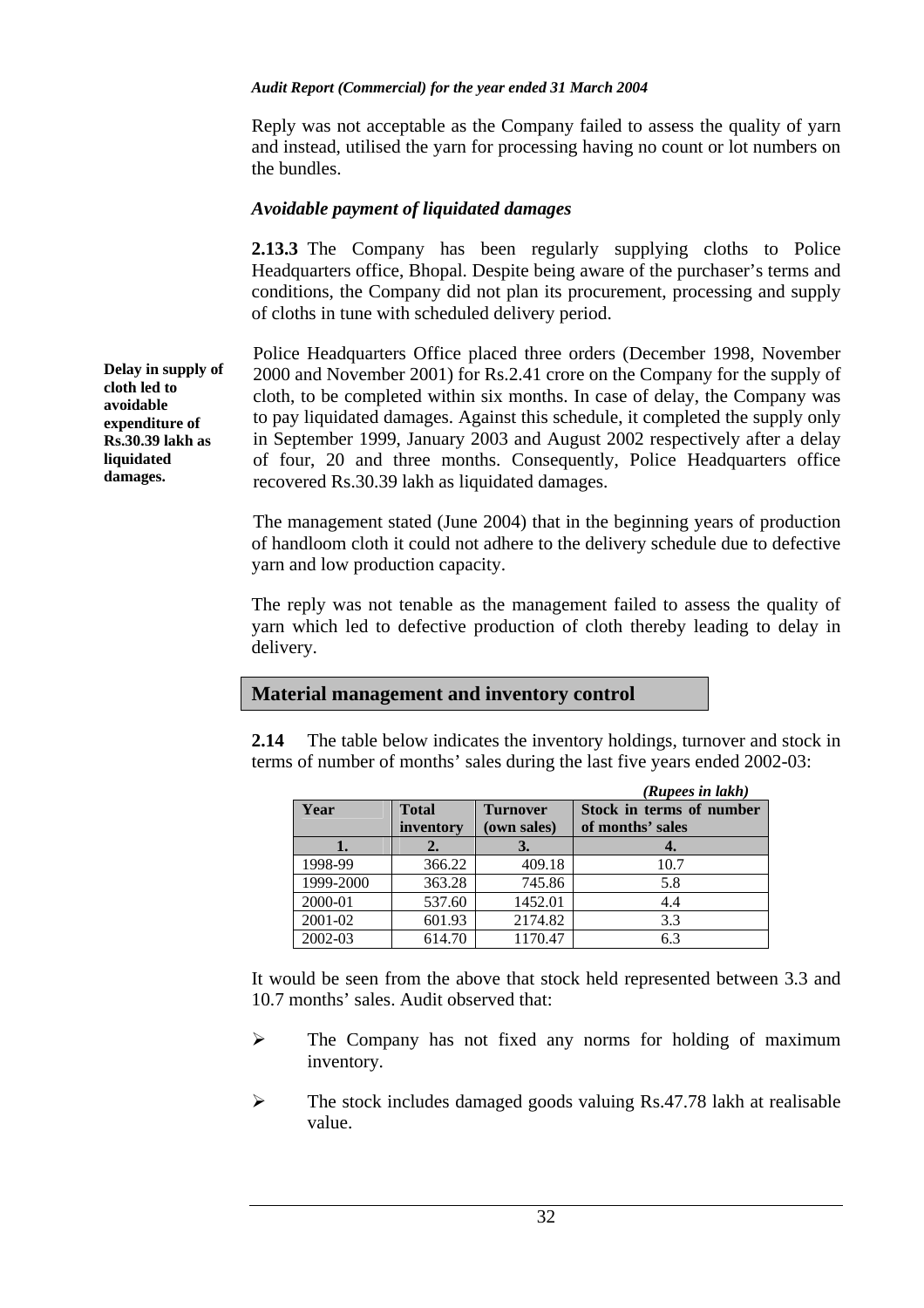- $\triangleright$  The inventory also includes stock of Rs.5.25 lakh taken over from erstwhile State Hastashilp Mandal in 1981 and samples worth Rs.6.13 lakh received prior to 1997-98 and lying in central stores.
- ¾ This also includes bed sheets valuing Rs.11.42 lakh procured far in excess of demand and lying in stock since 2001-02. The Company did not take any action for their disposal (September 2004).
- ¾ Item-wise and age-wise break-up of inventory was not maintained,
- $\triangleright$  There was no system of physical verification by any independent agency. Test check in Gwalior unit revealed that physical verification for 2000-01 to 2002-03 was conducted by the unit-incharge.

While accepting the audit observations, the management stated (October 2004) that as there were numerous items, age-wise and item-wise details could not be maintained.

## **Outstanding debts**

**Despite COPUs direction in this regard, Company allowed the outstanding dues to accumulate.** 

**2.15** The Company had not evolved any credit policy, though it supplied goods to Government departments on credit. Though most of its sales were in cash, the Company had debts of Rs.14.58 crore to be realised from the purchasers. COPU desired (March 2000) that the Company should take action to reduce the outstanding dues. But the Company, instead of complying with the recommendation of COPU, allowed the dues to increase from 96.4 to 194.5 *per cent* of own sales during 1998-2003, as indicated below:

|           |                  |            |                       |              |              | (Rupees in lakh)         |
|-----------|------------------|------------|-----------------------|--------------|--------------|--------------------------|
| Year      | Own              |            | <b>Sundry debtors</b> |              | Suppliers'   | <b>Total outstanding</b> |
|           | sales            | Government | <b>Others</b>         | <b>Total</b> | and<br>other | dues $(5 + 6)$ with      |
|           |                  |            |                       | $(3 + 4)$    | advances     | their percentage         |
|           |                  |            |                       |              |              | to turnover              |
|           | $\overline{2}$ . | 3.         | 4.                    | 5.           | 6.           |                          |
| 1998-99   | 409.18           | 147.85     | 22.97                 | 170.82       | 223.67       | 394.49 (96.4)            |
| 1999-2000 | 745.86           | 132.97     | 156.39                | 289.36       | 177.43       | 466.79(62.6)             |
| 2000-01   | 1,452.02         | 239.31     | 860.08                | 1,093.39     | 368.20       | 1,461.59(100.7)          |
| 2001-02   | 2,174.82         | 433.25     | 1.099.87              | 1.533.12     | 649.75       | 2,182.87 (100.4)         |
| 2002-03   | 1.170.47         | 400.43     | 1.057.23              | 1.457.70     | 818.58       | 2,276.28 (194.5)         |

It would be seen that the dues outstanding increased from Rs.3.94 crore to Rs.22.76 crore as on 31 March 2003. This indicated ineffective follow up by the Company for recovery. The increasing non-recovery was to be viewed in the context that as on 31 March 2003, Rs.10.57 crore (72.5 *per cent* of total debts) was due from customers other than Government departments, to whom the Company was not to offer any credit facility.

Audit also observed that the Company did not have unit-wise, party-wise and age-wise break-up for the debts, nor had it reviewed the recoverability of amounts to assess the doubtfulness thereof and/or to make provision therefor, besides necessary action for recovery.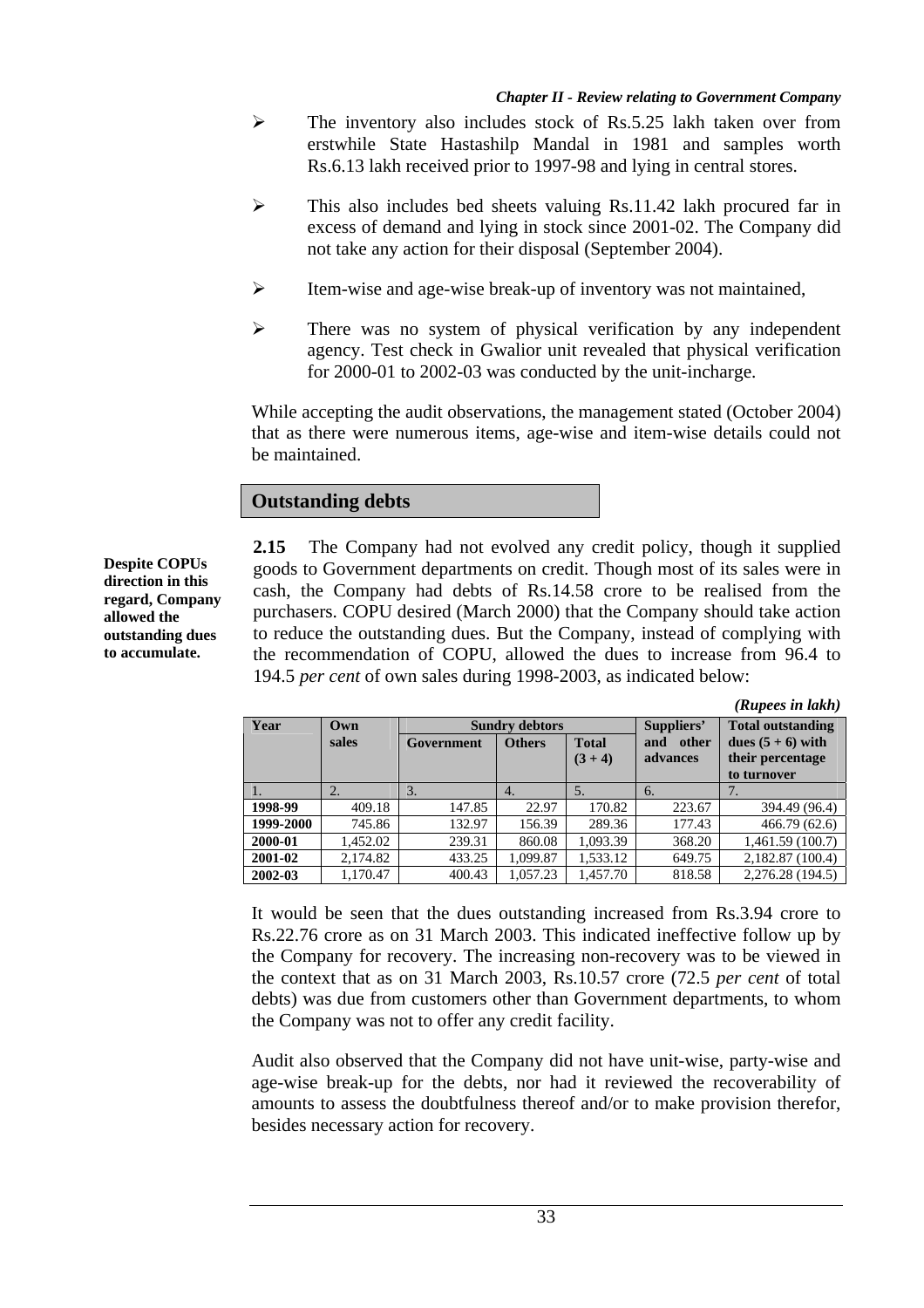Management stated (June 2004) that as its accounts were in arrears, reasons for increase in debtors would be assessed after reconciliation of figures of units with those of head office.

# **Internal audit/internal control**

**2.16** Though the Company has been in existence for more than two decades, it has not established its own internal audit wing. The internal audit work was assigned to the same firm of Chartered Accountants to whom the work of preparation of annual accounts was assigned.

The following system deficiencies were noticed in audit:

- ¾ Internal audit standards/ manuals have not been prescribed.
- ¾ Internal audit reports (year/period-wise) were not prepared and submitted to the Board.
- ¾ Internal auditors had not visited any unit of the Company to check subsidiary records.
- ¾ No accounting manual or written instructions for maintenance of accounts existed.
- ¾ Reconciliation of balances in subsidiary ledgers was not regularly done.
- ¾ Records for procurement and disposal of stores have not been properly maintained.
- ¾ Advance payments made were not adjusted regularly.
- $\triangleright$  No norms for manpower were fixed by the management.
- ¾ Periodical inspection of stores and proper security system were not conducted.
- $\triangleright$  System procedures like recording of vouchers numbers, pass orders and cancellation after payment of bills etc. were not complied with as noticed in test check of records in respect of Expo 1999, Bhopal for Rs.47.75 lakh.

Management stated (June 2004) that the object of internal audit was to trace and correct the mistakes while preparing the accounts; hence no internal audit reports were submitted to it. The work of preparation of accounts and of internal audit for 2002-03 had not been entrusted to the Chartered Accountants so far.

The reply was not convincing as tracing and rectifying mistakes was only a part of preparation of accounts and thus, could not be construed as conducting internal audit. Therefore, the Company was required to initiate action for